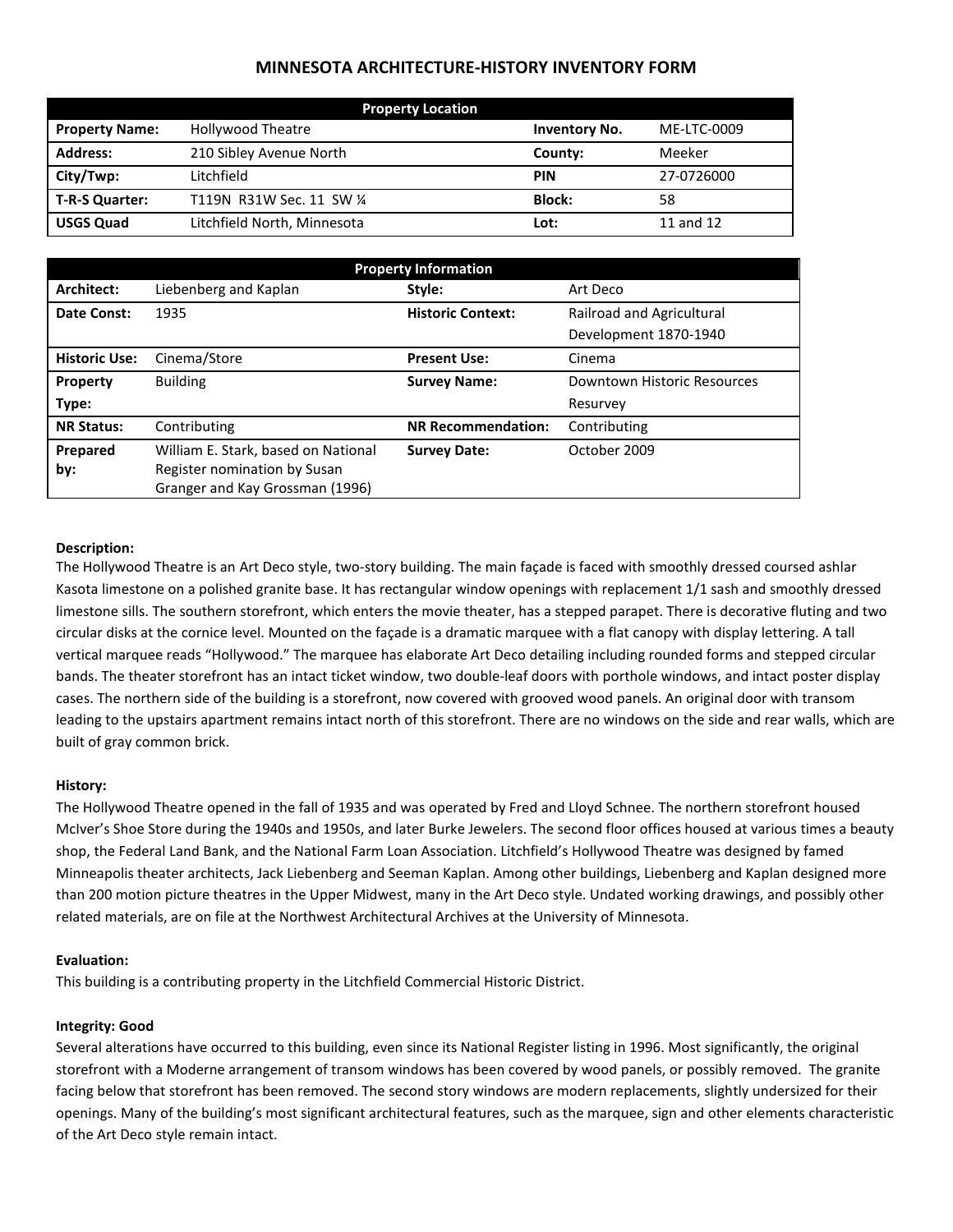#### **Condition:**

The marquee is showing signs of rust, possibly due to a leaking roof or clogged drain pipe. The roof should be checked for leaks and for proper drainage. Any necessary repairs should be made to the roof. Once the cause of the damage is fixed, repairs to rusted elements should be made. Damage has occurred on the corner, apparently where a vehicle collided with the marquee. The granite facing under the ticket booth is pulling away from the wall; the slab should be reset and affixed to the wall. Several painted surfaces, including the doors and metal window trim, show signs of wear and peeling; these should be cleaned and repainted. Mortar is missing in several stone joints and should be repointed.



Facing E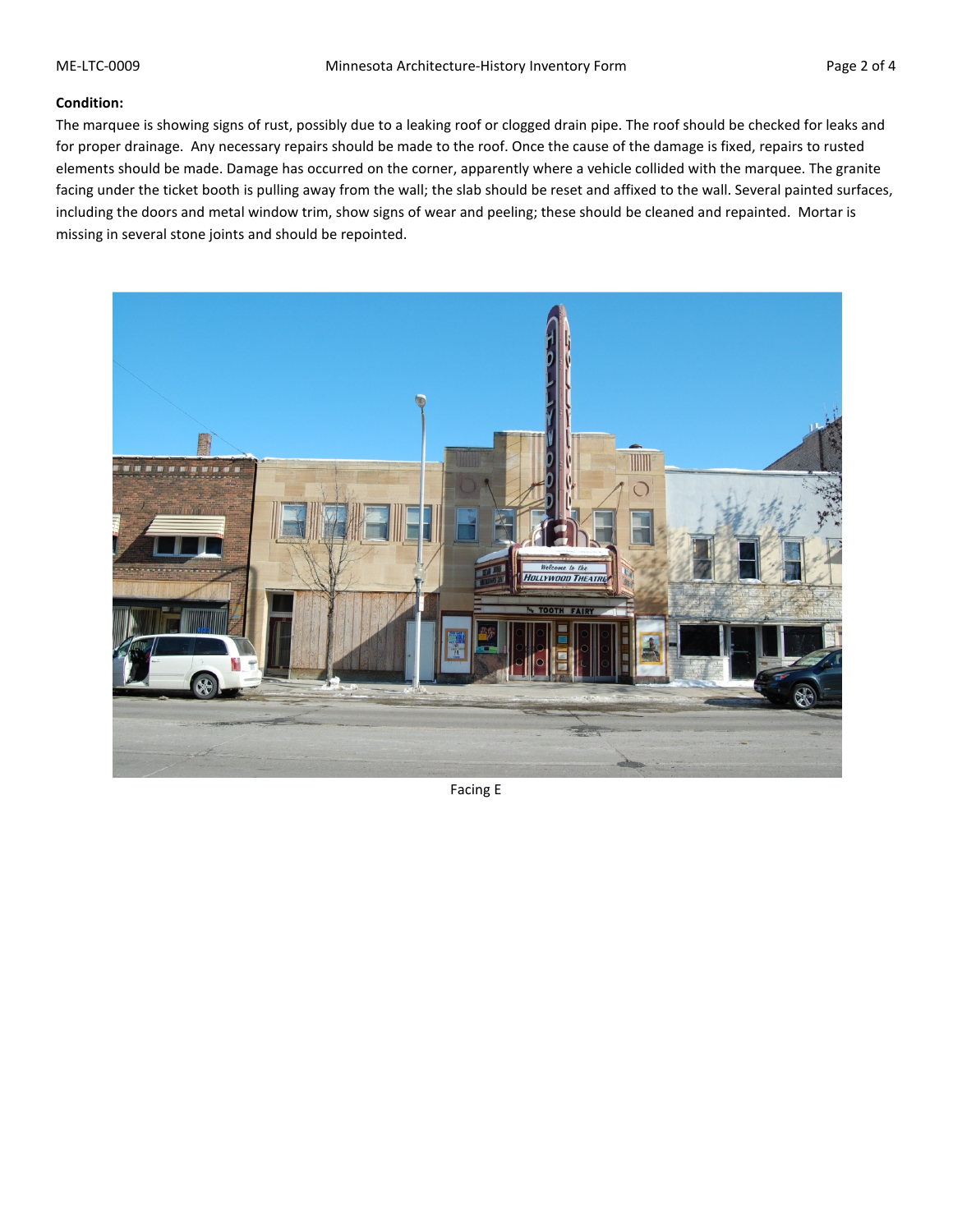

Facing NW



1930 Sanborn (before construction of Hollywood Theatre)